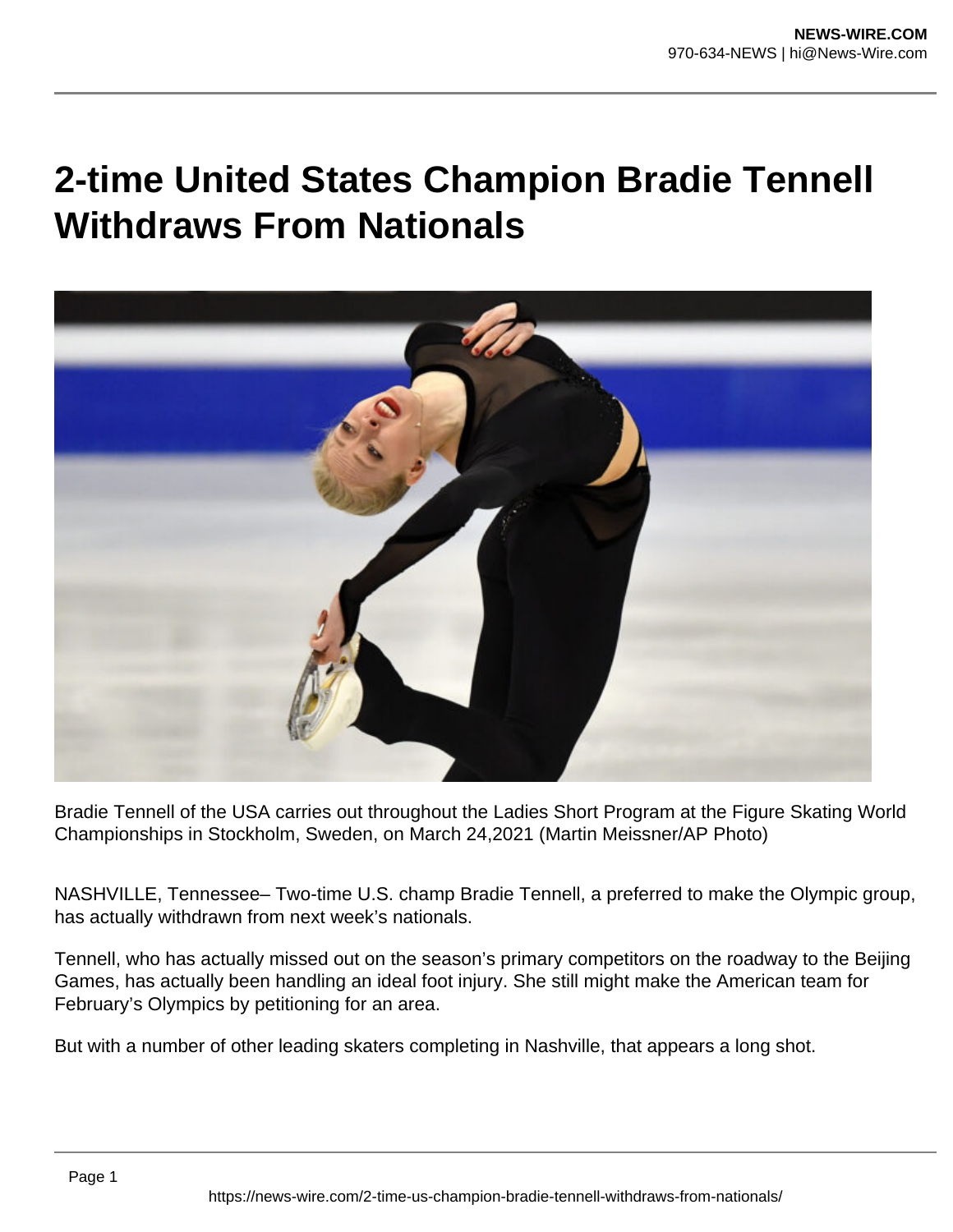Tennell, 23 and a member of the 2018 Olympic group, stated on social networks: "I made the hardest choice of my life to withdraw from nationals due to my continuous foot injury. I do not truly understand how to take into words what I'm feeling today. I usually attempt to keep things light, however this harms. I do not like to quit when things get hard, however time has actually not been my good friend this year and now it's gone out."

Her withdrawal most likely leaves two-time nationwide champ Alysa Liu– who was beaten by Tennell in 2021 for the U.S. title–2018 Olympian Karen Chen, Mariah Bell, and Amber Glenn as the leading competitors for the group. The championship games start Thursday for the ladies.

The last American lady not to safeguard her title was Sasha Cohen in 2007.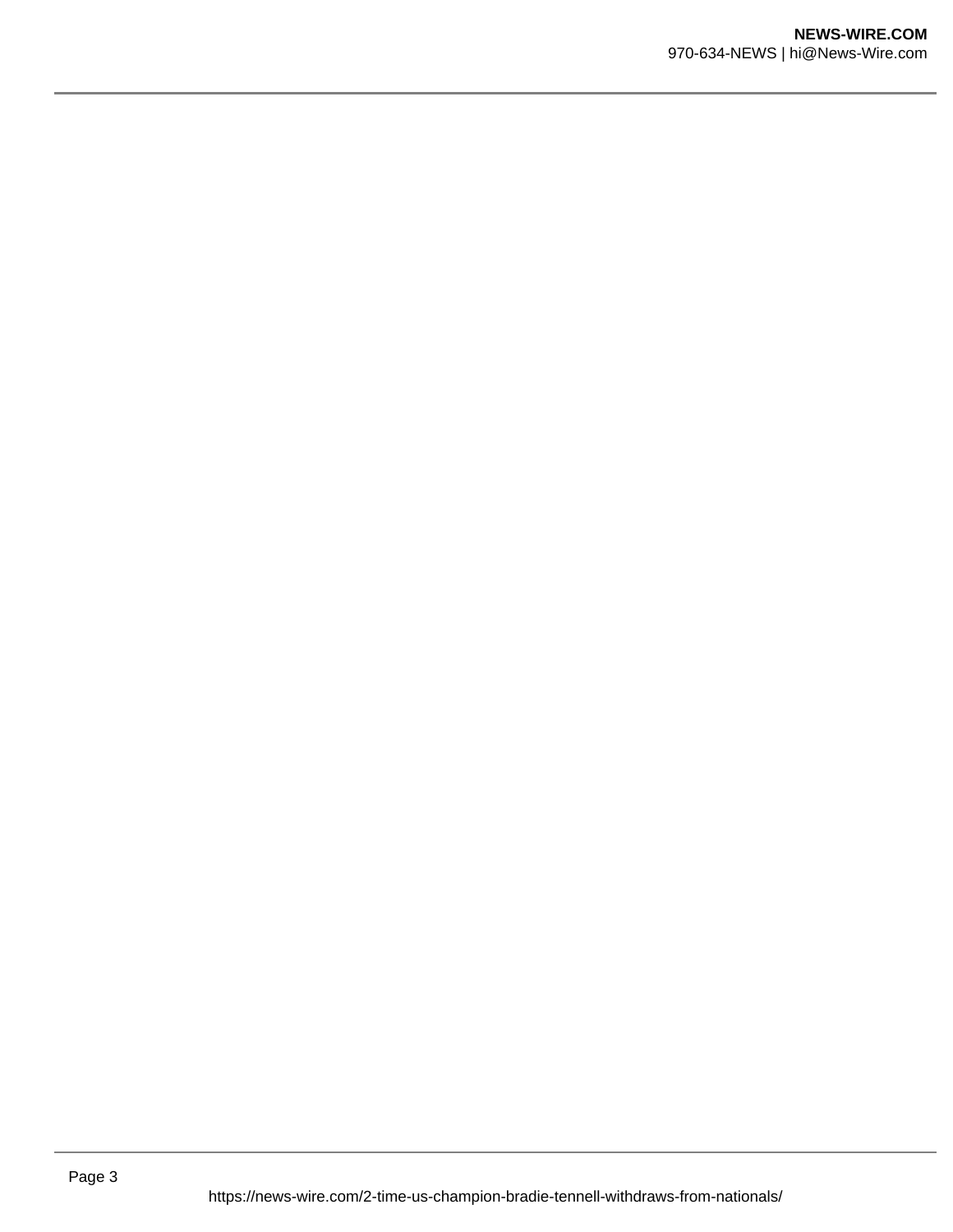